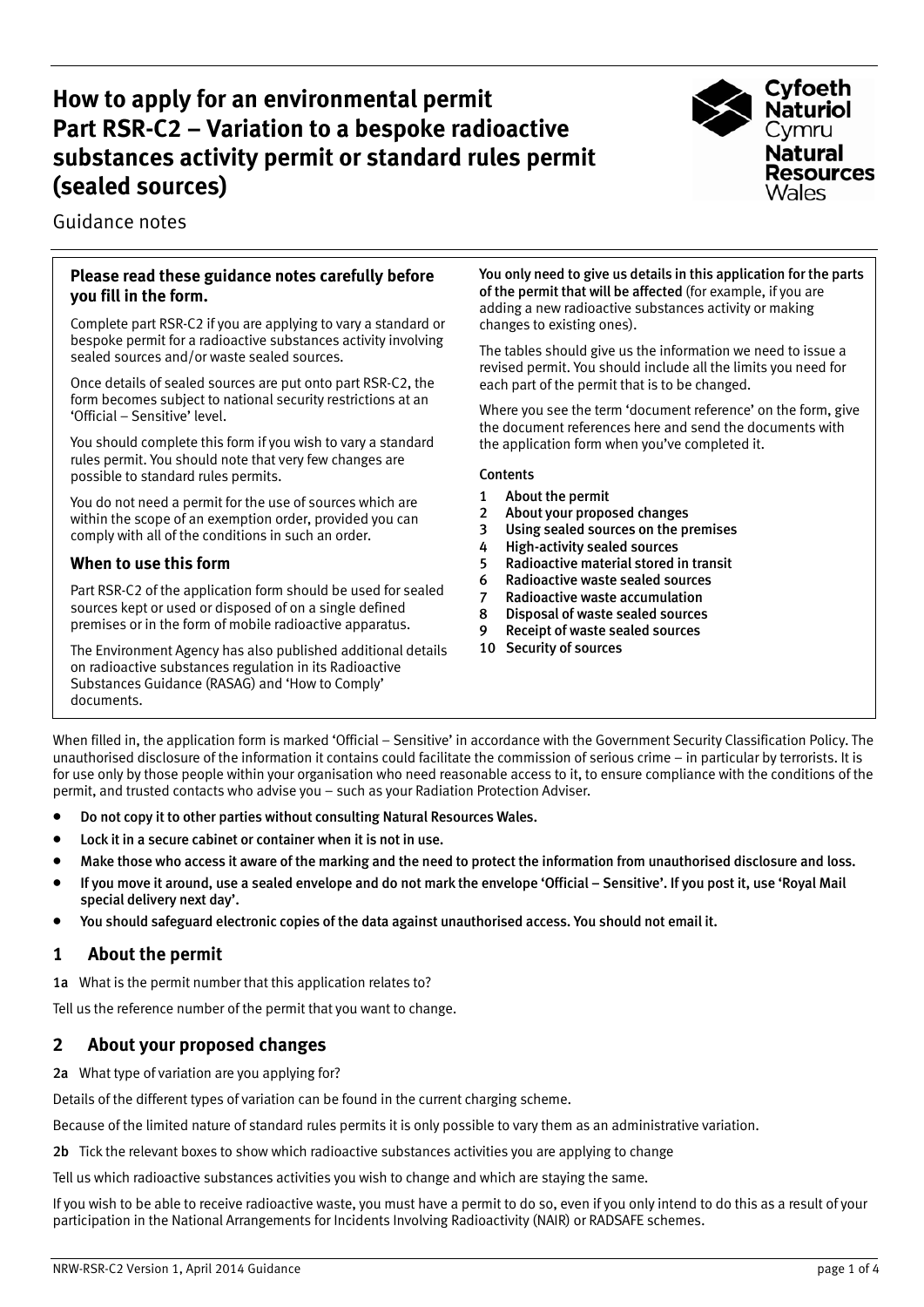You should not apply to accumulate or dispose of radioactive waste if you can do so under the terms of an exemption order.

2d Describe how and why you intend to use the sources

We need to know:

- how you intend to use the sources;
- why you need the sources:
- why you cannot use sources of lower activity.
- 2e Where will you store the sources when they are not in use?

Give general details of the building, room, security measures, fire alarm systems and proximity of inflammable materials, etc. Do not supply details of security arrangements.

## **3 Using sealed sources on the premises**

Only answer this section if you are applying for an activity described in Schedule 23, Part 2, paragraph  $11(2)(a)$  or  $11(5)(a)$  involving sealed sources. Do not use it for sources used for an activity described in Schedule 23, Part 2, paragraph 11(2)(a) on nuclear licensed sites if you are the site licensee. Do not use it for storage of radioactive packages in transit – see section 5.

3a Provide the following details of sealed sources you will keep or use on the premises

If you are the licensee on a nuclear site you should not fill in this part of the form as the Regulations do not require permitting for the keeping or use of sources by licensees. A nuclear site is one specified under the Nuclear Installations Act.

Do not include sources kept in packages which are stored in the course of a journey – you should list these in section 5.

List all sealed sources that you want permitted for these premises:

- in order, starting with the highest-activity material and finishing with the lowest-activity material;
- excluding exempt sources.

If you intend to hold several sources of the same radionuclide with approximately the same activity you can describe them together in a single line in the table. Refer to the maximum activity of an individual source. For example, caesium-137, three sources, maximum activity for each 100 megabecquerels would cover sources of 75, 85 and 95 megabecquerels activity.

You do not need to include radionuclides that are present as a result of radioactive decay of the listed radionuclides.

You may apply for the maximum number of sources that you reasonably expect to hold in the foreseeable future (i.e. the next 1–2 years).

If you want to hold large numbers of relatively small sources, you can opt to register them as a group of 'total radionuclides'. However, it will help us process your application if you provide as much information as possible about the proposed individual radionuclides you intend to use. If you do this the maximum activity of any single source must not exceed the high-activity sealed sources (HASS) threshold (see our HASS guidance) for that radionuclide.

#### Using becquerels

You should list activity in SI units (becquerels). Write the prefix kilo-, mega-, giga-, tera- or peta- clearly in full to minimise the risk of error.

#### Rounding up substances of nominal activity

If you use radioactive substances of nominal activity (particularly with radionuclides of short half-life), you may round up the figure to ensure you do not risk exceeding your registered limit (even temporarily). If you do round up a figure, please make sure you say how and where you have done this.

#### Depleted uranium

You should be aware that some sources may be supplied in depleted uranium containers. Where necessary you should give the masses for depleted uranium (for example, in source containers, counterbalance weights) in kilograms.

### **4 High-activity sealed sources**

4a Which (if any) of the sources are high-activity sealed sources (HASS)?

Information on how to tell if a source is a HASS is given in our HASS guidance.

4b Confirm whether you have read the requirements of the Defra guidance on financial and other provision for each high-activity source

'Financial provision' is the term we use for the arrangements (which can be non-financial) that holders of HASS must make for the safe management of HASS when they become disused, including when the holder becomes insolvent or goes out of business. You should read the Defra guidance on the GOV.UK website at https://www.gov.uk/managing-radioactive-substances.

4c Which mechanism are you proposing to use for this purpose?

You should tell us which of the methods in the guidance (or a different one) you are using.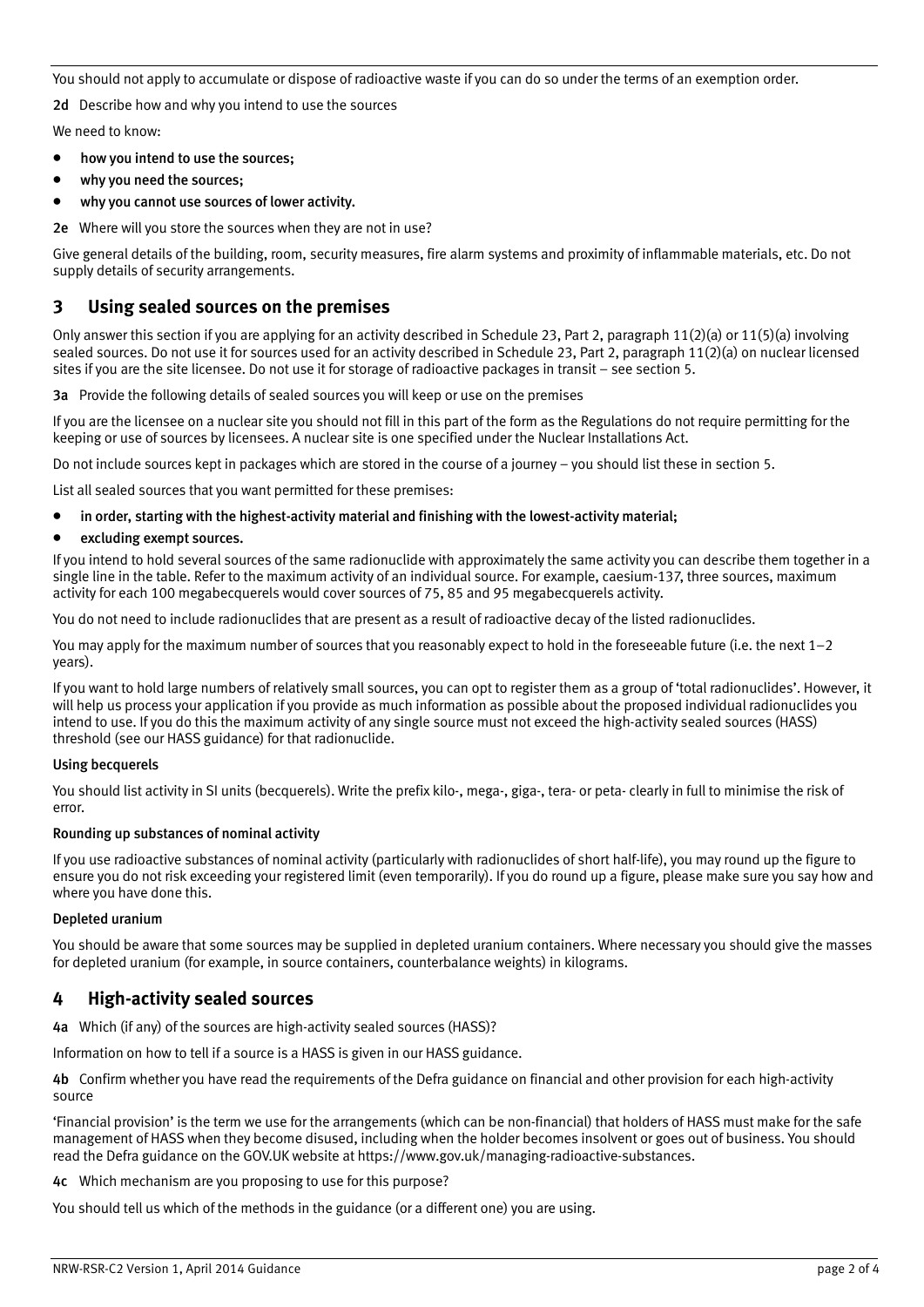4d Specify which of the following arrangements you have in place for the safe management of HASS when you no longer have any use for them

You should tell us which disposal route you intend to use for disused HASS.

4e Do you manufacture HASS?

You should tick 'Yes' even if manufacture is incidental to your main practice; for example, irradiation of cyclotron targets.

# **5 Radioactive material stored in transit**

Only answer this section if you are applying for an activity which involves only short-term storage of unopened packages containing radioactive material. You can find more details about this in the RASAG guidance.

5a Confirm whether you intend to store radioactive packages in transit

Storage in transit is when unopened packages containing radioactivity are held temporarily between stages of a journey; for example, while awaiting road transport after unloading from an aircraft.

5b Provide the following information on the radioactive packages that you will store in transit, as far as you know them

Specify the following materials: cobalt-60, iridium-192, ytterbium-169, caesium-137, americium-241, molybdenum-99, iodine-125, iodine-131, others.

Tell us whether the packages are mainly being imported, exported or staying within the UK.

### **6 Radioactive waste sealed sources**

Only answer this section if you intend to accumulate or dispose of radioactive waste in the form of sealed sources and cannot do so under the provisions of the Radioactive Substances (Waste Closed Sources) Exemption Order 1963, SI 1963 No. 1831.

6a Enclose your assessment of how you plan to use the 'best available techniques' to minimise the period over which radioactive waste is accumulated

Guidance on 'best practicable means' (BPM), which we required previously, is available in RASAG. 'Best available techniques' (BAT) replaces and is equivalent to BPM and guidance will be available in 'How to Comply'.

6b Do you have an emergency role under the National Arrangements for Incidents Involving Radioactivity (NAIR) or RADSAFE schemes?

You can find more information about these schemes by searching the internet.

6c Do you want us to include the standard conditions for organisations taking part in NAIR or RADSAFE on this permit?

If you are a NAIR or RADSAFE respondent we can include in your permit conditions which would enable you to accumulate and dispose of radioactive waste collected as part of the scheme.

# **7 Radioactive waste accumulation**

7a Do you plan to accumulate sealed sources that are no longer needed (waste sealed sources)?

Answer 'No' if you accumulate or dispose of waste sealed sources under an exemption order without an authorisation from us (you are responsible for keeping to the conditions of any exemption order you use).

Answer 'Yes' if you accumulate sealed sources but are unable to use an exemption order.

### **8 Disposal of waste sealed sources**

8a How do you plan to dispose of waste sealed sources?

You will need to explain whether sources are to be returned to the supplier, a specialist radioactive waste contractor, a nuclear site, or another route. Any person receiving sources will need to have a suitable permit.

8c Confirm whether you have contracts in place for another organisation to receive all of your waste

The operator consigning waste must have in place contracts with a waste disposal/storage company or companies to dispose of all of the waste. (It is acceptable to establish a contract or contracts with a waste disposal company. It is not necessary to specify any particular site which will receive the waste.) These contracts and transfer records should be available for inspection by Natural Resources Wales, either at the application stage or any subsequent stage of regulatory activity.

You should provide evidence that you have contractual arrangements in place to do this, or, where disposal may not take place for some time, that such contractual arrangements can be put in place. This may take the form of a letter of agreement in principle from a waste recipient to accept waste.

### **9 Receipt of waste sealed sources**

9a Provide details of the origin, nature and quantity of waste sealed sources to be accepted onto the premises, and how you will manage and dispose of them

Give the requested details of your plans to receive waste sealed sources. You will not be permitted to receive them unless we have the appropriate details and include them on your permit.